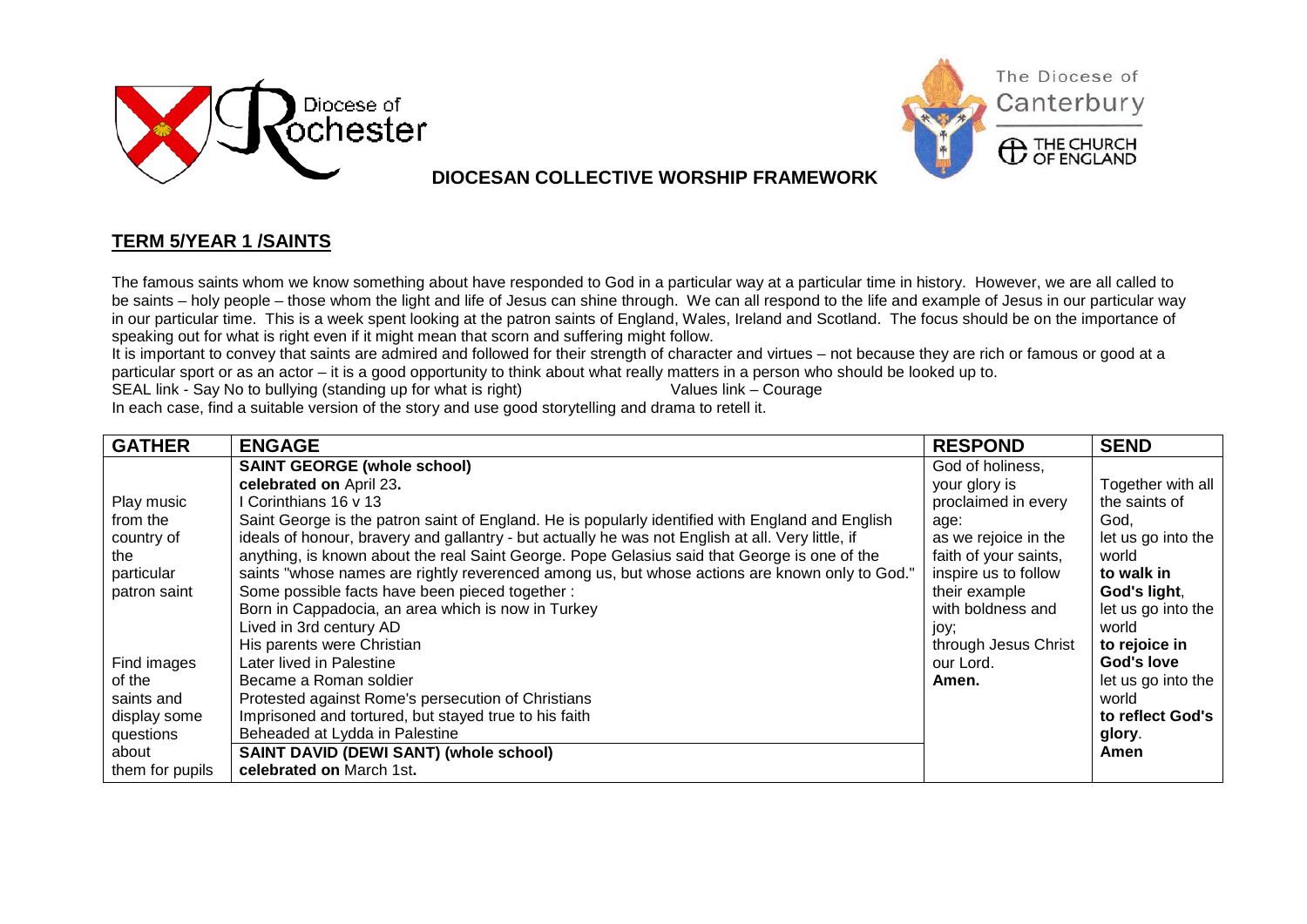



## **DIOCESAN COLLECTIVE WORSHIP FRAMEWORK**

| to               | Corinthians 16 y 13                                                                                  |                          |  |
|------------------|------------------------------------------------------------------------------------------------------|--------------------------|--|
| think about      | His influence is shown in the number of churches dedicated to him in Wales and the celebrations      |                          |  |
| as they          | each Saint David's Day.                                                                              | Find some images of      |  |
| gather           | There aren't many facts about St David; but here are some of the undisputed ones.                    | courage and bravery      |  |
|                  | He really existed                                                                                    | and discuss what is      |  |
|                  | He was at the heart of the Welsh church in the 6th century                                           | happening. Give          |  |
|                  | He came from an aristocratic family in West Wales                                                    | time for reflection on   |  |
| The Lord is with | His mother was a saint, Saint Non                                                                    | how pupils can be        |  |
| us               | His teacher was also a saint, St Paulinus                                                            | more courageous in       |  |
| Let us praise    | He founded a large monastery in West Wales                                                           | their lives.             |  |
| his name         | He was one of the early saints who helped to spread Christianity among the pagan Celtic tribes of    |                          |  |
| together with    | <b>Western Britain</b>                                                                               |                          |  |
| all the          | He became Archbishop of Wales, but remained in his community at Menevia (now called St               |                          |  |
| saints           | Davids)                                                                                              | 'Saints are those who    |  |
|                  | He was active in suppressing the Pelagian (about the nature of people/original sin) heresy           | by their life and work   |  |
|                  | His shrine became a great place of pilgrimage; four visits to the shrine at St David's were          | make it clear and        |  |
|                  | considered the equivalent of two to Rome, and one to Jerusalem!                                      | plain that God lives'    |  |
|                  | The most famous story about Saint David tells how he was preaching to a huge crowd and the           | (Nathan Soderblom)       |  |
|                  | ground is said to have risen up, so that he was standing on a hill and everyone had a better         | Lord God, help me to     |  |
|                  | chance of hearing him.                                                                               | show that God is         |  |
|                  | <b>SAINT PATRICK (whole school)</b>                                                                  | alive and at work in     |  |
|                  | celebrated on March 17.                                                                              | the world today in all I |  |
|                  | I Corinthians 16 v 13                                                                                | think and say and do.    |  |
|                  | St Patrick is traditionally associated with the Shamrock plant, which he used to explain the         | For Jesus' sake.         |  |
|                  | concept of the Trinity.                                                                              | <b>AMEN</b>              |  |
|                  | St Patrick's value doesn't really come from the historical details but from the inspiration of a man |                          |  |
|                  | who returned to the country where he had been a child slave, in order to bring the message of        |                          |  |
|                  | Christ.                                                                                              |                          |  |
|                  | Some brief facts are:                                                                                |                          |  |
|                  | St Patrick really existed                                                                            |                          |  |
|                  | Taken to Ireland as a slave at age 16                                                                |                          |  |